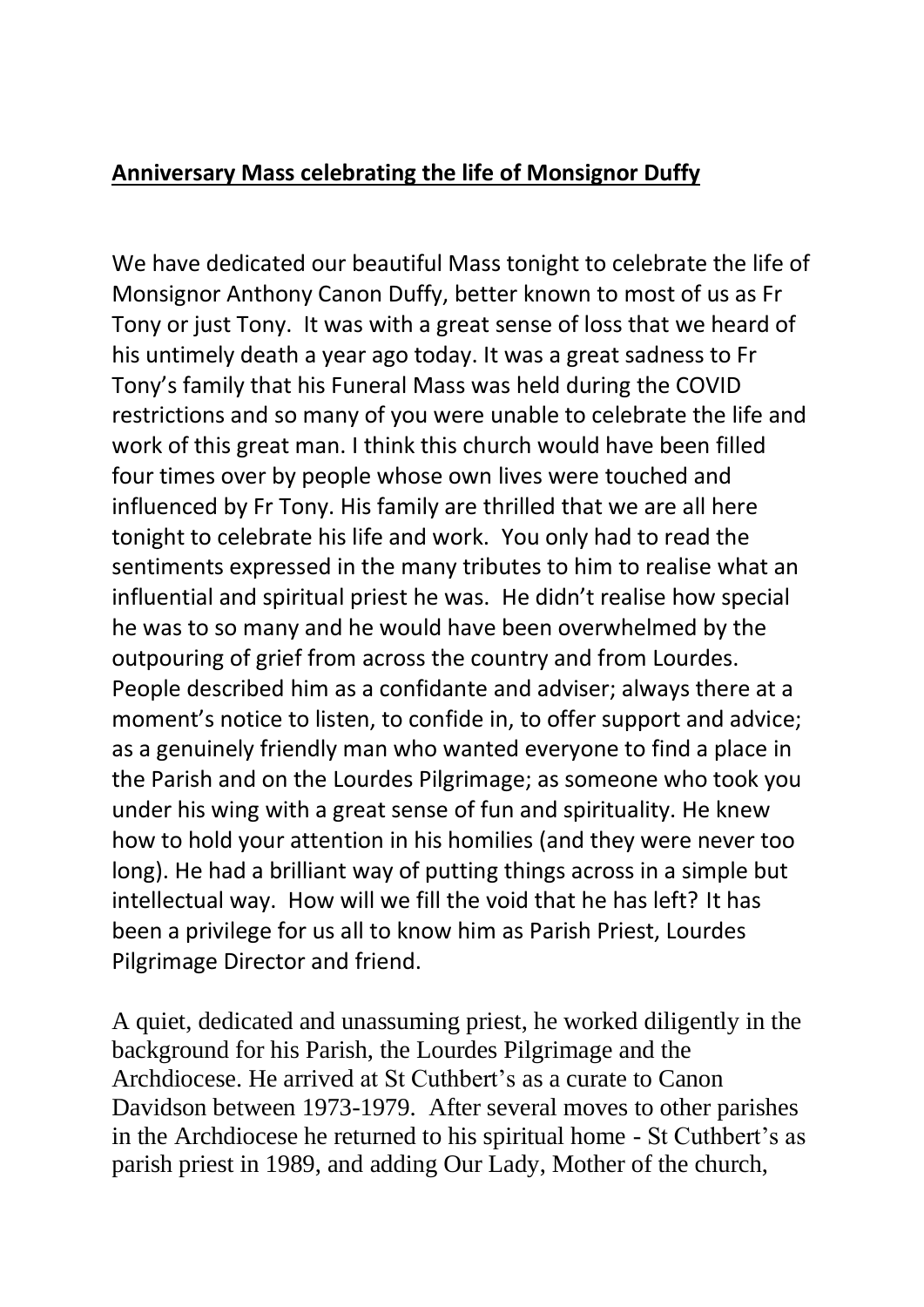Currie in 1998, where he dedicated his pastoral and priestly ministry to supporting all his parishioners, young and old. So many families are indebted to him for the care and compassion he gave to them in their time of crisis and trauma. He visited all the sick and housebound in the parish with Communion every  $1<sup>st</sup>$  Friday of the month. He loved organising social events in the parish, especially the quiz nights, ceilidhs and dances. He revelled in the musical talent of his parishioners, from the Music group, who have enhanced our liturgy tonight, to many of you whom we will applaud later this evening. However, you wouldn't approach him first thing in the morning with any new ideas. You allowed him to mellow and let him think it was his idea. He was a notorious wind-up merchant, and caught out certain pass-keepers every week …. you know who you are! He particularly loved being in the company of the young people at St Cuthbert's and St Augustine's as school chaplain, where he got away with stealing chips from plates in the dining room. He supported many of our ski trips abroad. As a non-skier he was invaluable as our nurse and agony uncle. His own musical talents came into their own when he got his hands on the karaoke machine. There was no holding him back with his rendition of the Beatles hits.

He was not just our parish priest and school chaplain, but he was our friend.

His great love of Lourdes, Our Lady & St Bernadette was palpable.

Fr Tony first went to Lourdes in 1966 as a senior scout with St Pat's Parish Scout Group. He loved helping and supporting those less fortunate than himself and vowed to return. His first pilgrimage with the Archdiocese was in 1973, the year he was ordained.

In 1975, Pope Paul VI proclaimed a Holy Year, with special indulgences granted for those who journeyed to Rome and Cardinal Gordon Joseph Gray suggested that there shouldn't be an Archdiocesan Pilgrimage to Lourdes that year. Undeterred, Fr Tony and some of us organised a mini 'Lourdes at Home', taking a group of sick and disabled people to St Andrew's Seminary Drygrange.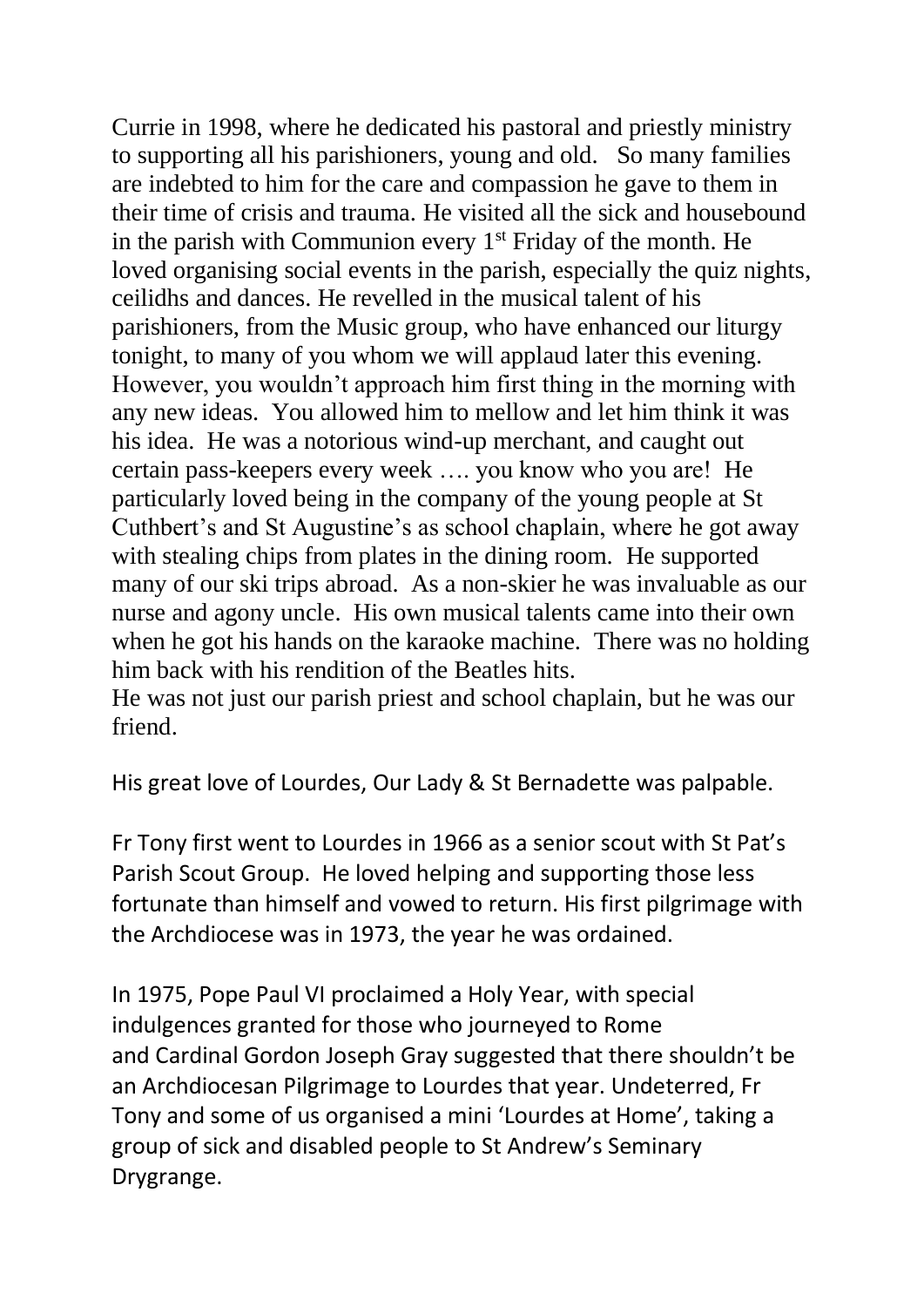What fun we had. We celebrated Mass every day and even had a Torchlight Procession in the grounds. We played games, did our own catering (restrictions would not allow that today) and went on outings. I remember vividly Fr Tony helping to lift people onto a hay cart pulled by a tractor at John Cook's farm in the Borders. We drew a line about allowing him to drive the tractor.

In those early days, although we went to Lourdes as an Archdiocesan Pilgrimage, the Hospitalité was a dormant organisation. In 1978, with Fr Tony's support and encouragement the Edinburgh Lourdes Hospitalité, AKA The Helpers of Our Lady of Lourdes, was reestablished and he became our  $1<sup>st</sup>$  Chaplain, a role he held until he became the Pilgrimage Director in 1983.

Each year he attended the Conference of British Lourdes Pilgrimage Directors, among whom he was greatly respected for his friendship, wisdom, experience and support.

He went to Lourdes every year in February for the International Conference of Pilgrimages.

From 1986 to 1998 he was the chaplain to the newly formed Association of British Lourdes Pilgrimage Hospitalités (ABLPH), a forum for those British Pilgrimages involved in organising pilgrimages to Lourdes.

He supported many friends who wished to go to Lourdes on their final journey and was Chaplain to many Across Jumbulance Pilgrimages to Lourdes and Rome.

He was honoured to be in Lourdes in August 2004 when Pope John Paul 2<sup>nd</sup> visited on the 150<sup>th</sup> Anniversary of the Dogma of the Immaculate Conception.

Fr Tony never missed an Archdiocesan Pilgrimage until COVID struck two years ago.

He fulfilled his role as Pilgrimage Director with compassion, commitment and good humour until his untimely death last year.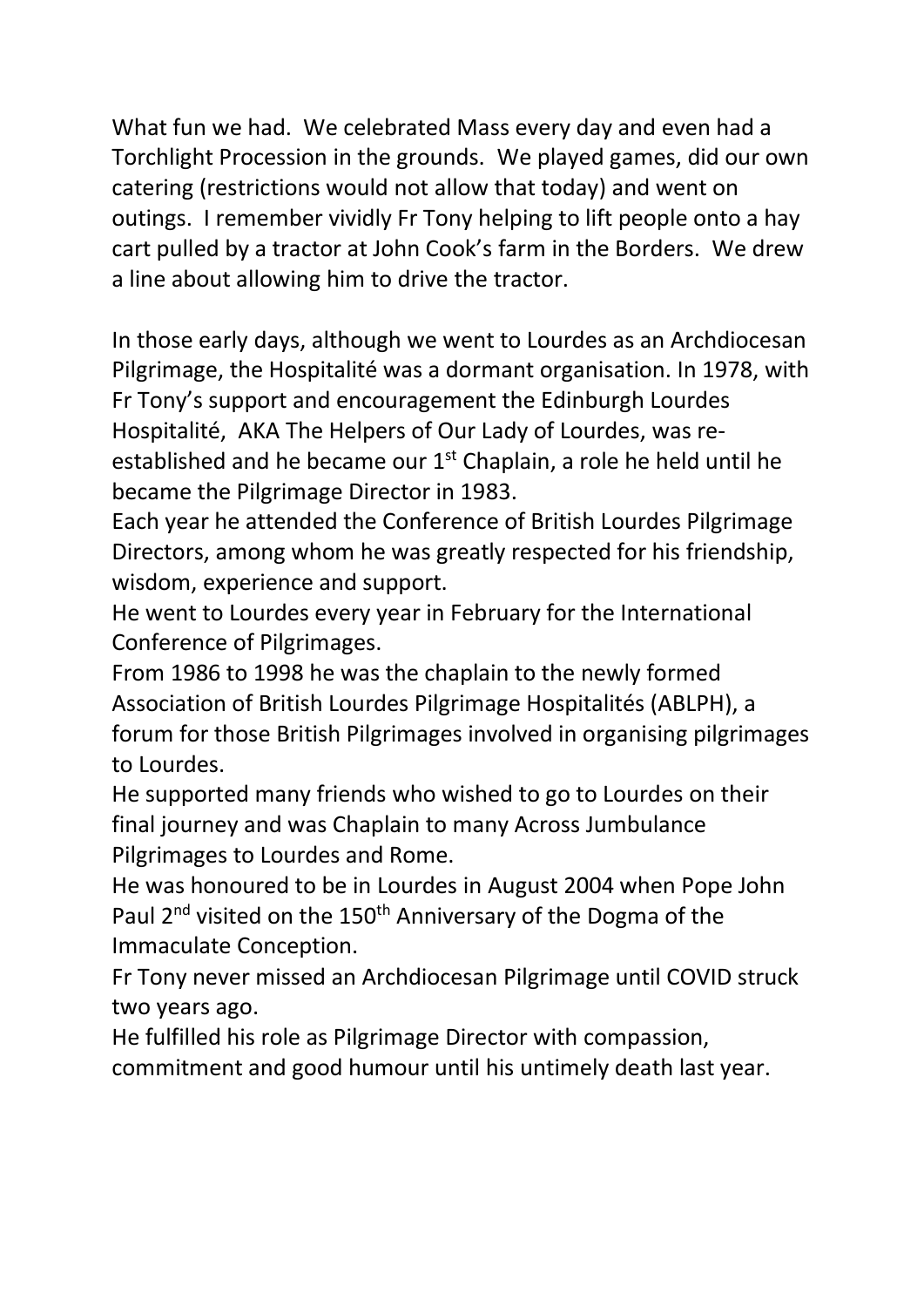His commitment and service in promoting the message of Lourdes and the Shrine's pastoral life and outreach was recognised when he was appointed as an Honorary Chaplain to the Lourdes Grotto. When he received the Medal of Honour, the citation praised Fr Tony's many years of service as Pilgrimage Director for St Andrews & Edinburgh.

The distinctive Insignia medal is a cross with Marian symbols. When we close our Mass to night with the Sign of the Cross let us remember Fr Tony and his contribution to the success of our Pilgrimages through the years and the life of the parish.

While in Lourdes and at home, during Liturgical Services, Fr Tony wore the Medal of Honour with pride but also with great humility.

Our acrostic on Lourdes describes Fr Tony

**L-** laughter- He always enjoyed making people laugh- even though some of his jokes were a bit crummy

**O**-openness- he welcomed everyone with open arms and made them feel involved

**U**- understanding – he understood the importance of making sure that everyone felt included. He understood the difficulties that many families experienced

**R**-respectful of those with whom he was involved and was respected by all across the Archdiocese

**D**-dedication – his dedication to parish, to the Archdiocese, to his brother priests and to Lourdes

**E-**enjoyable and fun to be around, with a great sense of humour.

**S-** smile -that beautiful smile that shone from within

He was sustained in his final period of illness by logging onto the Lourdes website where he immersed himself in the daily Masses at the Grotto, the Blessed Sacrament and Marian Processions